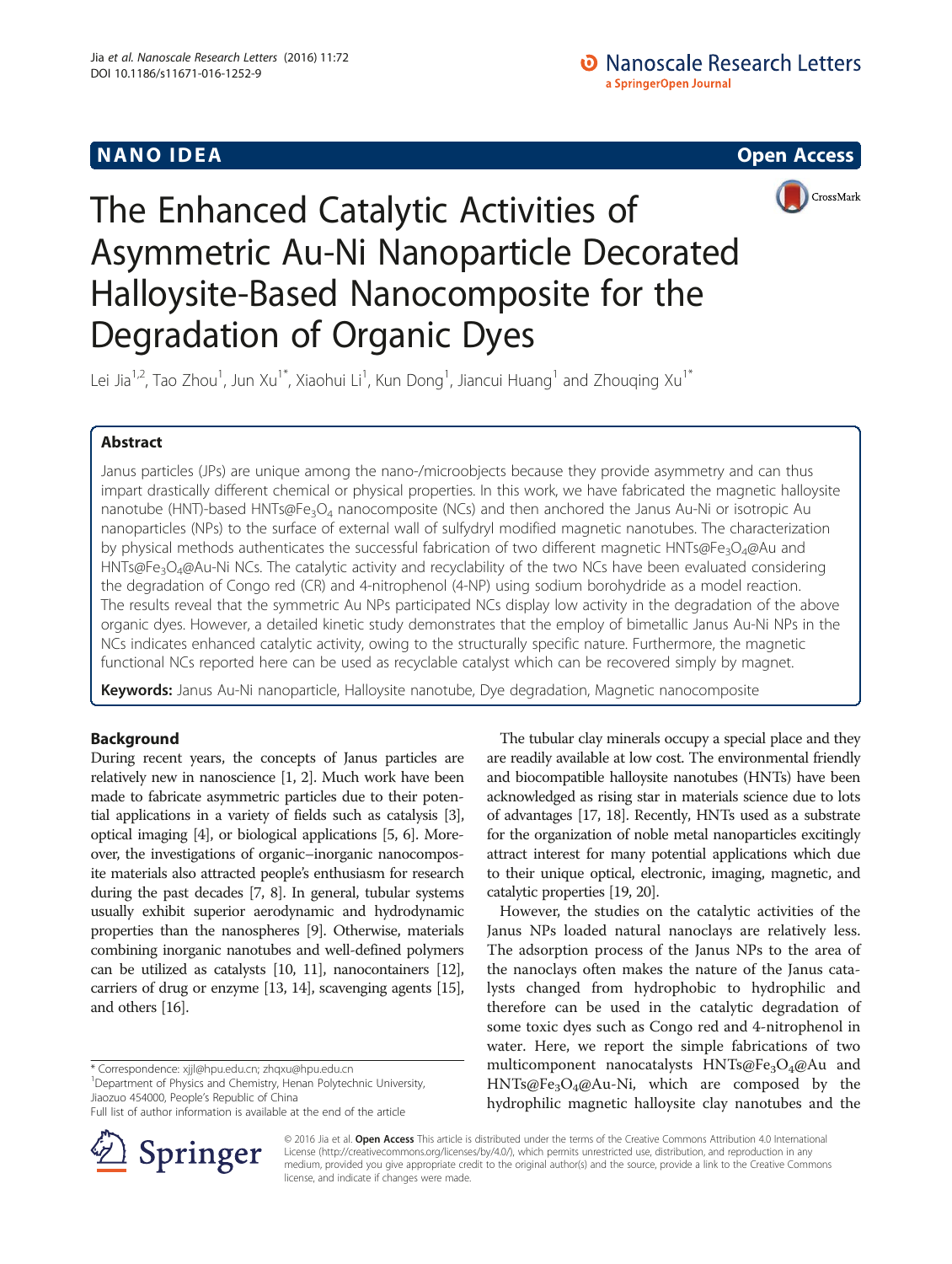symmetric or Janus nanoparticles. Briefly, the magnetic  $HNTs@Fe<sub>3</sub>O<sub>4</sub>$  nanotubes are fabricated through hydrothermal method by simply mixing the inorganic metal salt and halloysite clay nanotubes. Then, the symmetric Au or asymmetric Au-Ni NPs are deposited on the external wall of sulfydryl modified  $HNTs@Fe<sub>3</sub>O<sub>4</sub>$  via the metal-S bonds. The catalytic activity and cycling stability of  $HNTs@Fe<sub>3</sub>O<sub>4</sub>@Au$  and  $HNTs@Fe<sub>3</sub>O<sub>4</sub>@Au-Ni NCs$ are investigated chosen the reduction of Congo red and 4-nitrophenol with  $N$ a $BH$ <sub>4</sub> as a model reaction. The results suggest that the as-prepared HNTs@Fe<sub>3</sub>O<sub>4</sub>@Au nanocomposite has low catalytic activity while the HNTs@Fe<sub>3</sub>O<sub>4</sub>@Au-Ni nanocomposite reveals excellent catalytic property and cycling stability, which can be potentially applied as recyclable and low-cost catalytic materials (as shown in Fig. 1).

#### Experimental Methods Materials

3-Mercaptopropyl trimethoxysilane (MPTMS), octadecylamine (ODA), oleic acid (OA), vanillin, HAuCl<sub>4</sub>⋅4H<sub>2</sub>O, sodium acetate, FeCl<sub>3</sub>, and Ni(NO<sub>3</sub>)<sub>2</sub>⋅6H<sub>2</sub>O were obtain from the Chemical Reagent Co. of Shanghai (Shanghai, China). Congo red (CR) and 4-nitrophenol were purchased from Alfa Aesar and used without further purification. The kaolinite used in this study was provided by China-Kaolinite Company (China). Janus Au-Ni NPs and asymmetric Au NPs were synthesized according to literature [\[21](#page--1-0), [22](#page--1-0)]. Chloroform and other solvents were



by using HNTs@Fe<sub>3</sub>O<sub>4</sub>@Au and HNTs@Fe<sub>3</sub>O<sub>4</sub>@Au-Ni nanocomposites as the catalysts

analytical grade from Beijing Chemical Factory (China) and were used without further purification. Ultrapure water used in all experiments was obtained from a NANO Pure Infinity System (Barnstead/Thermolyne Corp.).

## Synthesis of Superparamagnetic HNTs@Fe<sub>3</sub>O<sub>4</sub> Nanocomposite

In a typical procedure, the synthesis of  $Fe<sub>3</sub>O<sub>4</sub>$  nanoparticles was carried out by modified reduction reactions between  $FeCl<sub>3</sub>$  and ethylene glycol in the solvothermal system described in the literature [[13](#page--1-0), [23\]](#page--1-0). The experimental details about the synthesis of the nanocomposite were as follows: 1 g FeCl<sub>3</sub>⋅6H<sub>2</sub>O was dissolved in 30 mL of ethylene glycol to form a clear solution. Then, 2.7 g of sodium acetate and 0.75 g of polyethylene glycol were added with constant stirring for 30 min. After that, nanoclays (0.3 g) were ultrasonically dispersed in the resulting dispersion for 3 h. The mixture was sealed in a Teflonlined stainless steel autoclave (50 mL capacity) and maintained at 200 °C for 8 h. Then, the mixture was cooled to ambient temperature. The obtained black magnetite particles were washed with ethanol and deionized water in sequence and dried in vacuum at 60 °C for 24 h.

#### Surface Modification of Thiol-Terminated HNTs@Fe<sub>3</sub>O<sub>4</sub>

Two hundred microliters of MPTMS was added to 30 mL of toluene solution containing 100 mg of as-synthesized  $HNTs@Fe<sub>3</sub>O<sub>4</sub> NPs$ , and the mixture was refluxed for 10 h. The resulting NPs were collected by centrifugation and washed several times with ethanol and dried overnight in a vacuum at 50 °C.

## Fabrication of HNTs@Fe<sub>3</sub>O<sub>4</sub>@Au or HNTs@Fe<sub>3</sub>O<sub>4</sub>@Au-Ni Nanocomposite

In a typical procedure, the as-functionalized  $HNTs@Fe<sub>3</sub>O<sub>4</sub>$ NPs were suspended in 15 mL of chloroform at a concentration of 1 mg/mL and purged with argon for 5 min. Then, 15 mL of degassed chloroform containing Au or Au-Ni NPs was added (1 mg/mL), and the solution was reacted for 6 h in a shaker. After reaction completion, the resulting samples were collected using a magnet without washing and investigated by transmission electron microscopy (TEM).

## Evaluation of Catalytic Activity and Recovery Capability of Congo Red by the Nanocomposited Catalysts

Ten milligrams of the HNTs@Fe<sub>3</sub>O<sub>4</sub>@Au or HNTs@Fe<sub>3</sub>  $O_4@Au$ -Ni was added into 100 mL of the CR solution (20 mg/L) with 0.0568 g of NaBH<sub>4</sub>. After set time intervals, the nanocomposites were instantly separated from the solution by suction filtering through a filter, and the UV–vis spectra of the solution were scanned at 25 °C in a range of 200–800 nm and the absorbance was determined. The change of absorbance was used as a criterion to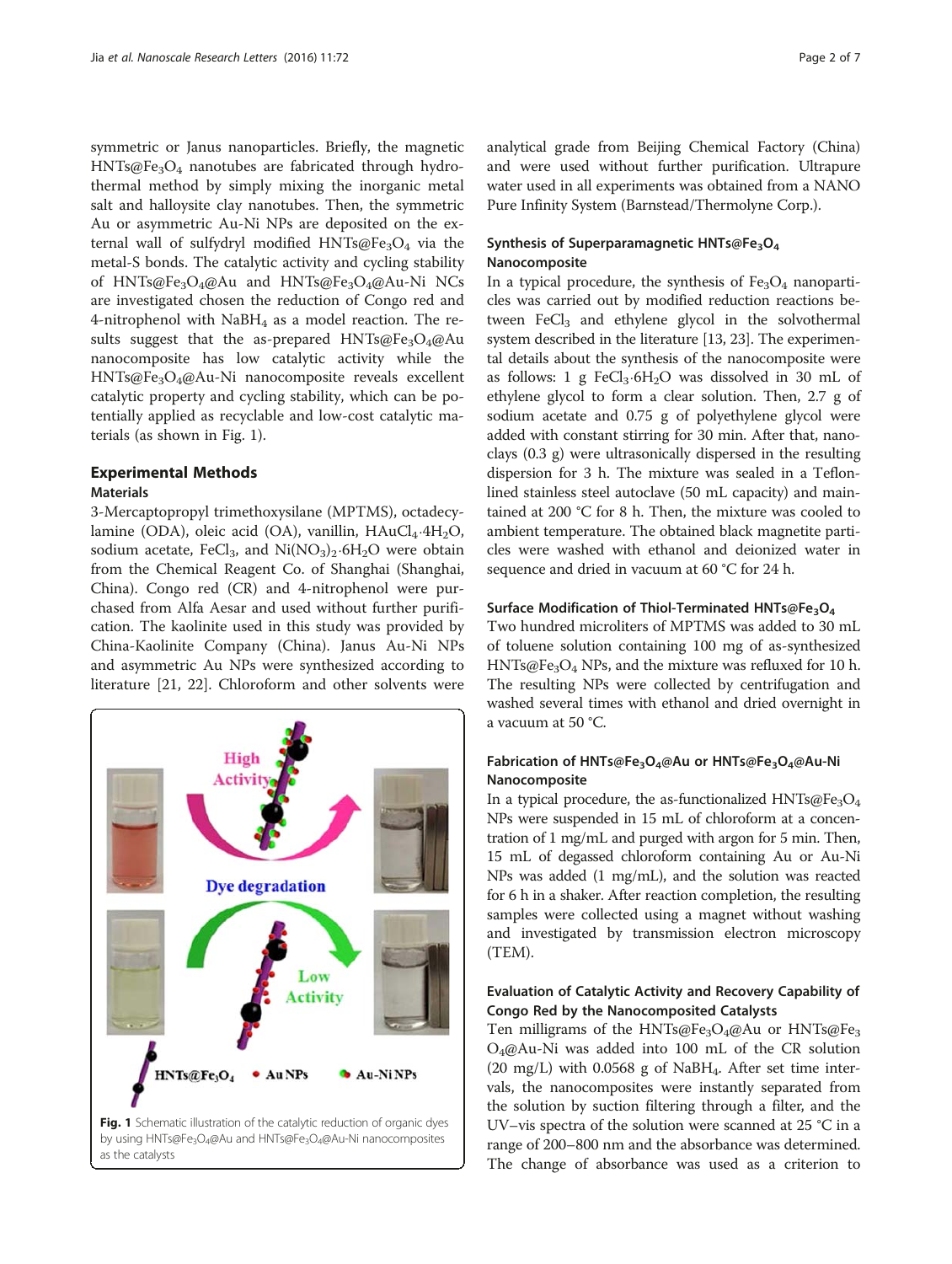<span id="page-2-0"></span>evaluate the reduction efficiency. The used nanocomposites were recycled by using a magnet without washing and then reused to catalytic reduction of CR dye as the similar procedure described above. The recovery process was repeated for 10 cycles, and the change of decoloration efficiency for CR solution within 10 min was used to indicate the recovery capability of the nanocomposites.

## Evaluation of Catalytic Activity and Recovery Capability of 4-Nitrophenol by the Nanocomposited Catalysts

The catalytic reduction of 4-nitrophenol with  $N$ aBH<sub>4</sub> was accomplished as follows: a 0.10 mmol/L 4-nitrophenol aqueous solution (1.50 mL) and 10.0 mmol/L  $NaBH<sub>4</sub>$ aqueous solution (1.50 mL) were put in a quartz cell for UV–vis spectroscopy, 10 mg HNTs@Fe<sub>3</sub>O<sub>4</sub>@Au or HNTs@Fe3O4@Au-Ni nanocomposite was then added to the quartz cell, and the UV–vis absorption spectra were recorded immediately after mixing.

#### Characterization

TEM was carried out using a JEOL 2100FX at acceleration voltages of 200 kV. One drop of suspension was dropcasted onto a carbon-coated copper TEM grid. Upon solvent evaporation, the sample was used for TEM observation

without further treatment. X-ray powder diffraction (XRD) patterns were collected on a X′pert PRO X-ray power diffractometer (PAN analytical Co., Netherlands) using Cu Ka radiation of 1.5406 A (40 kV, 30 mA). The surface elemental analysis was conducted using an Energy Dispersive Analysis System of X-ray (EDX) (GENESIS, EDAX). The UV spectra were recorded on a Shimadzu UV-240 spectrophotometer.

#### Results and Discussion

The TEM image (Fig. 2a) displays the spindle-like morphology of the Janus Au-Ni hybrid nanocrystals. From the top right corner of Fig. 2a, we can see the tip size of the Au domain is ∼10 nm, and the tail diameter of the Ni domain is ∼20 nm. Meanwhile, the symmetric Au nanoparticles have a diameter of 10 nm, which also show good dispersibility (Fig. 2b). As shown in Fig. 2c, TEM image of original HNTs reveals that HNTs is cylindrical-shaped tube with multilayer walls and an open-ended lumen along the nanotube [[18](#page--1-0)].

As described above, the HNTs have a two-layer structure, which are held together via hydrogen bonds, dipolar interactions, and attractive van der Waals forces [\[24\]](#page--1-0). As the

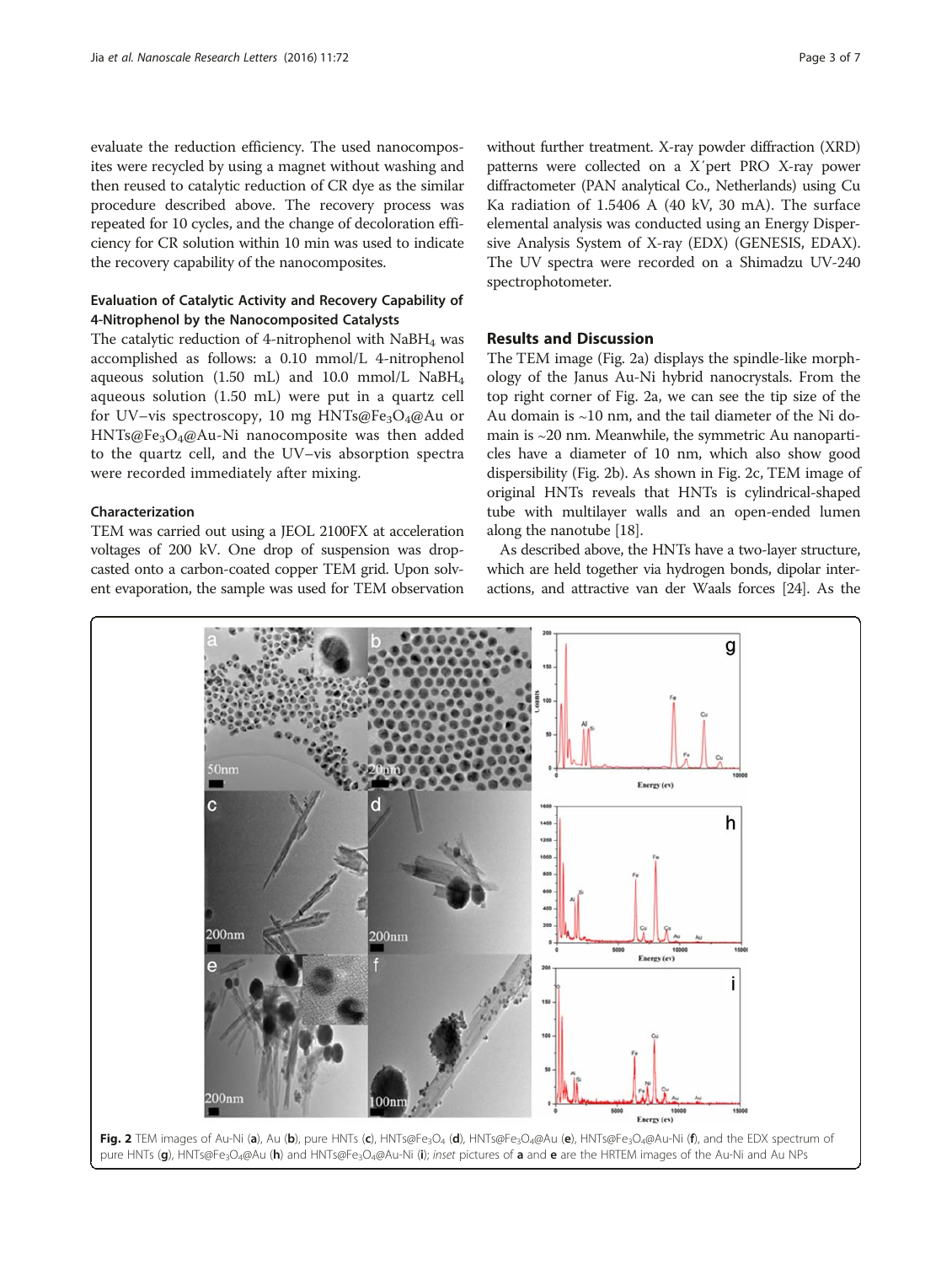outside of the kaolinites show negative charges, the iron(III) cations in the solution will likely to attach to the surface of kaolinites and then were reduced to nanoparticles under hydrothermal conditions [\[25, 26](#page--1-0)]. As shown in Fig. [2d,](#page-2-0) the  $Fe<sub>3</sub>O<sub>4</sub>$  has been successfully located to the surfaces of the single kaolinite tube or between two kaolinite tubes. While simply blending the Au or Au-Ni NPs with thiol group modified HNTs@ Fe<sub>3</sub>O<sub>4</sub> NPs, the symmetric Au or asymmetric Au-Ni particles will arrange on the surface of HNTs@Fe<sub>3</sub>O<sub>4</sub>, generating the HNTs@Fe<sub>3</sub>O<sub>4</sub>@Au (Fig. [2e](#page-2-0)) and HNTs@Fe<sub>3</sub>O<sub>4</sub>@Au-Ni (Fig. [2f](#page-2-0)) nanocomposites. Compositional analysis by energy dispersive X-ray analysis (EDX) indicates the presence of Fe after the recombination of pure clays and  $FeCl<sub>3</sub>$ , and the Au, Ni after the surface modification and adsorption processes (Fig. [2g](#page-2-0)–[i\)](#page-2-0). The smaller intensity of the Au peaks in EDX spectra is associated with smaller concentration of the metallic gold presenting in the sample.

Figure 3a shows the XRD patterns of pure clays, some characteristic diffraction peaks can be assigned to the (001), (020), (002), (130), and (132) planes [[13\]](#page--1-0), while the peaks at 45°–65° range are from clay impurities (quartz, alunite). Figure 3b shows the XRD patterns of different morphologies of  $HNTs@Fe<sub>3</sub>O<sub>4</sub>$  NPs. Five resolved peaks at  $2θ = 30.08°$ ,  $35.51°$ ,  $43.08°$ ,  $57.01°$ , and 62.56° can be assigned as the fcc  $Fe<sub>3</sub>O<sub>4</sub>$ . Therefore, it also further confirms that  $HNTs@Fe<sub>3</sub>O<sub>4</sub>$  nanocomposite has been successfully synthesized. Figure 3c shows the XRD pattern of as-obtained  $HNTs@Fe<sub>3</sub>O<sub>4</sub>@Au-Ni$ nanocomposite, which clearly indicates the cubic-phase Au (JCPDS 65-8601) and cubic-phase Ni (JCPDS 65- 2865) and the nature of heterodimer structures of Au-Ni NPs.

The magnetic hysteresis loops of the samples shown in Fig. 4 reveal that the samples are ferromagnetic at room temperature. The saturation magnetization of





 $HNTs@Fe<sub>3</sub>O<sub>4</sub>$  nanocomposite is 47.31 emu/g. However, owing to the existence of Au NPs loaded on the surfaces of clays, the saturation magnetization of  $HNTs@Fe<sub>3</sub>O<sub>4</sub>@Au$ nanocomposite decreases to 29.43 emu/g. While after loading the magnetic Janus Au-Ni NPs, the saturation magnetization of HNTs@Fe<sub>3</sub>O<sub>4</sub>@Au-Ni decreases to 35.82 emu/g, which is similar to the reported examples [\[27](#page--1-0)]. As shown in the inset of Fig. 4, the magnetic HNTs@Fe<sub>3</sub>O<sub>4</sub>@Au-Ni nanocomposite shows fast response (25 s) to the external magnetic field because of their high magnetization, which suggests this nanocatalyst can be easily separated by magnet after the catalytic reactions.

To know whether the as-prepared magnetic nanocatalysts possess high catalytic activities, we first investigate the HNTs@Fe<sub>3</sub>O<sub>4</sub>@Au and HNTs@Fe<sub>3</sub>O<sub>4</sub>@Au-Ni nanocomposites by the degradation of Congo red in the presence of NaBH<sub>4</sub> in water solutions at room temperature. As shown in Fig. [5a](#page-4-0), [b](#page-4-0), similar to the reported result [[28](#page--1-0)], the addition of  $NaBH<sub>4</sub>$  to the solutions of CR dye shows no appreciable change in the absorbance of solution, indicating that  $BH<sub>4</sub>$  ions cannot reduce the CR dyes [[29](#page--1-0)]. After adding  $HNTs@Fe<sub>3</sub>O<sub>4</sub>@Au$  into the solution, the absorbance is slightly decreased, but no obvious decoloration of CR dye is observed within 7 min. This indicates that the HNTs@Fe3O4@Au nanocomposite has feeble catalytic action to the decoloration of CR dye. However, when the  $HNTs@Fe<sub>3</sub>O<sub>4</sub>@Au-Ni$  nanocomposite is added to the CR solution containing  $BH<sub>4</sub>$  ions, the absorbance is rapidly decreased and the color of solution almost becomes colorless within 7 min. As we mentioned above, Janus nanoparticles usually show interesting catalytic activities which is determined by its unique structures. Here, the Janus Au-Ni NPs contained nanocatalyst which reveals excellent degradation activity, which can prove that the specificity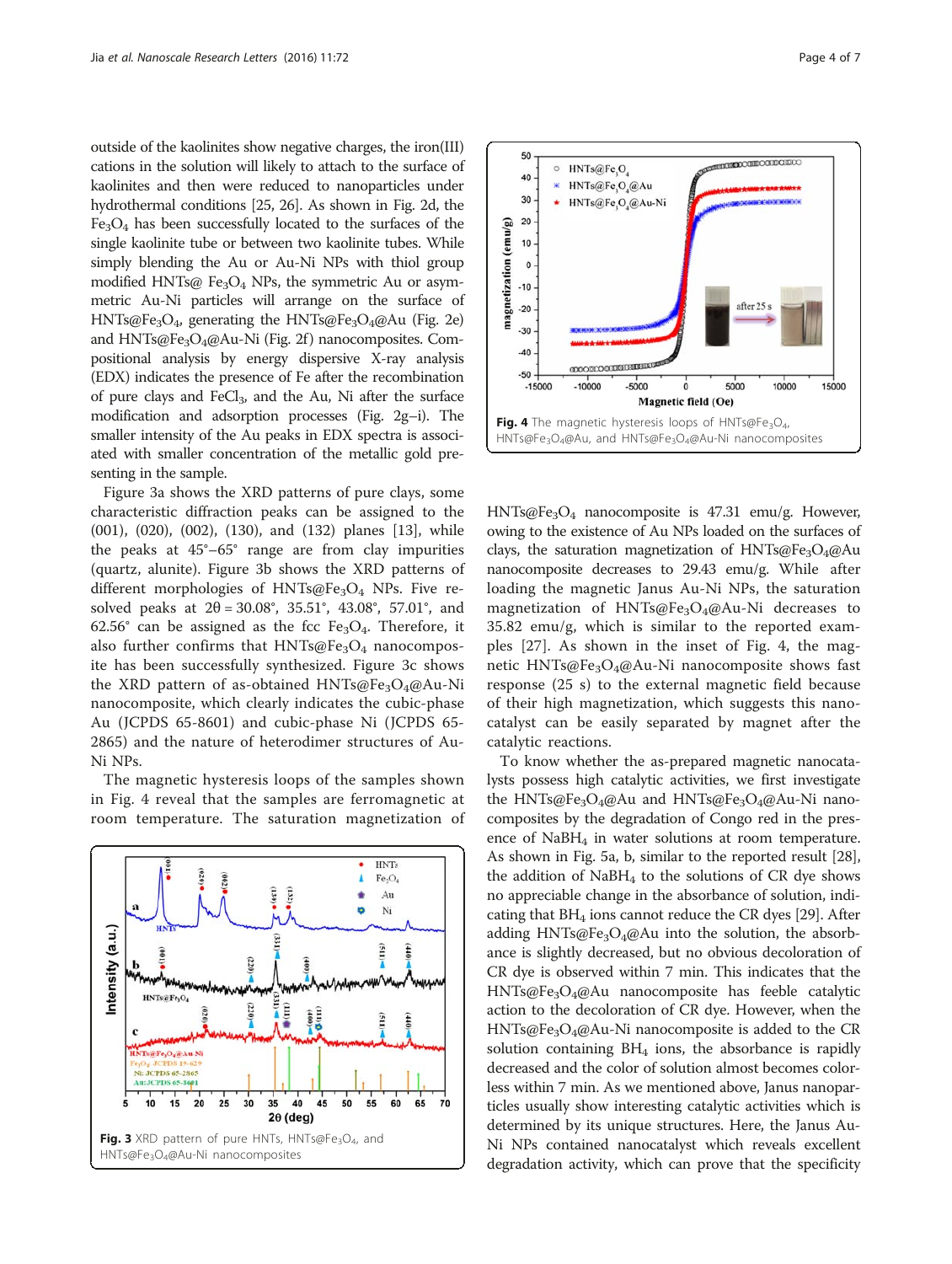<span id="page-4-0"></span>

of the Janus structure may play an important role in the catalytic reactions again.

To know whether the as-prepared magnetic nanocatalysts possess broad-spectrum catalytic activities, we then investigate the HNTs@Fe<sub>3</sub>O<sub>4</sub>@Au and HNTs@Fe<sub>3</sub>O<sub>4</sub>@Au-Ni nanocomposites by the reduction of 4-nitrophenol in the presence of  $NaBH<sub>4</sub>$  in water solutions at room temperature, which is a well-known model reaction and has been widely used to evaluate the catalytic rate of noble metal catalysts [\[30](#page--1-0)]. For comparison, the dosage of both nanocatalysts is the same, the UV–vis spectra at different time  $(t)$  are shown in Fig. 5c, d. In the absence of any catalysts, the characteristic peak at 400 nm ascribed to 4 nitrophenol remains unaltered even when a large excess of NaBH<sub>4</sub> is added. After the addition of HNTs@Fe<sub>3</sub>O<sub>4</sub>@Au catalyst, the peak at 400 nm decreases slowly with time and the peak does not show remarkable decline even after 15 min, while the catalytic activity can be enhanced by employing the Janus Au-Ni nanoparticles. After the reduction by the HNTs@Fe<sub>3</sub>O<sub>4</sub>@Au-Ni catalyst, the peak at 400 nm decreases gradually with time, while a new peak appears at 295 nm due to the formation of 4-aminophenol. The color of the reaction system changes from bright-yellow to colorless after the addition of  $HNTs@Fe<sub>3</sub>O<sub>4</sub>@Au-Ni$  for 4 min, indicating the complete reduction of 4-nitrophenol.

Anisotropic catalyst particles may also enable selfpropellant microengines that can be fueled by bubbles generated by spatially controlled catalytic reactions [[31\]](#page--1-0). These results demonstrate that the Au-Ni contained nanocomposites are superior catalysts than Au itself and other supported Au catalysts, presumably attributed to the electronic junction effect of Au and Ni NPs [[27](#page--1-0), [32, 33](#page--1-0)]. This electronic junction effect can also be observed in reduction catalysis of  $H_2O_2$  by Au-Fe<sub>3</sub>O<sub>4</sub> dumbbell-like structure [[32](#page--1-0)]. In addition, the Au NPs in Janus structure are stable against aggregation during harvest procedure, resulting in the enhanced degradation of organic dyes.

Furthermore, as reported, the catalytic activities of flower-like Au-Fe<sub>3</sub>O<sub>4</sub> is lower than that of Janus structures, which shows that Janus specificity may play important effect through the whole degradation process. Although the Au/Ni alloy NPs were not yet prepared in this report, we can rationally deduce that the catalytic efficiency of Au/Ni alloy NPs is lower than that of Janus-like structures [[27\]](#page--1-0), presumably due to that, the Au surfaces in alloy NPs are mainly occupied by the Ni adulterants and thus suppress the reaction rate of dyes.

From the above discussion, we can note that the concentration of NaBH<sub>4</sub> greatly exceeds that of the dyes and the nanocatalysts and the reduction is mainly catalyzed by the  $HNTs@Fe<sub>3</sub>O<sub>4</sub>@Au-Ni NCs. Therefore, the kinet$ ics of this reduction can be treated as pseudofirst-order to 4-nitrophenol concentration [\[34\]](#page--1-0). The kinetic equation of the reduction can be expressed as

$$
\ln(C_t/C_0) = -K_{\rm ap}t\tag{1}
$$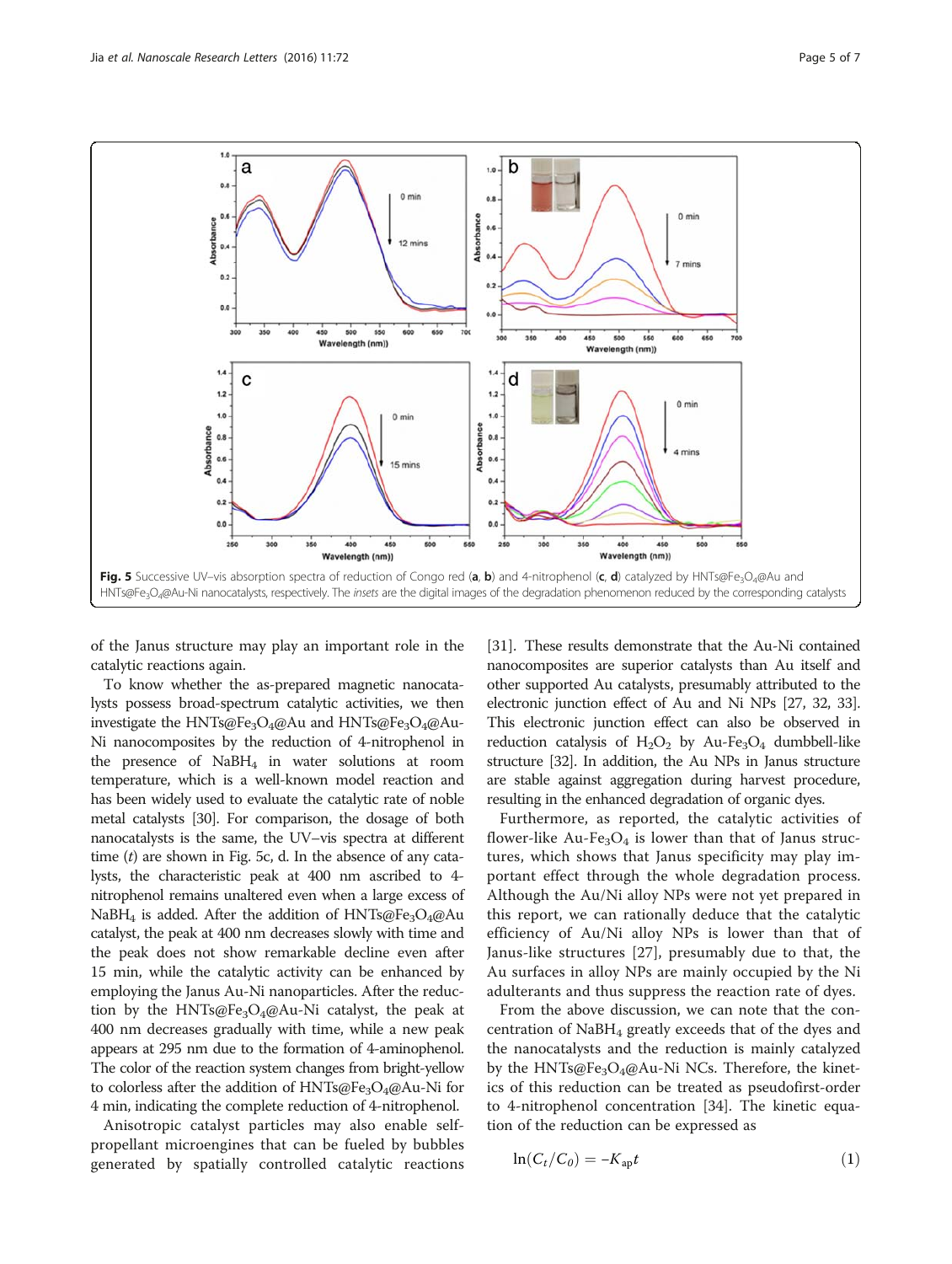<span id="page-5-0"></span>

where  $C_0$  is the initial absorbance of the dyes at the maximum absorption wavelength,  $C_t$  is the absorbance of dyes at maximum absorption wavelength under different time t, and  $K_{ap}$  is the apparent rate constant. The plot of  $ln(C_t/$  $C_0$ ) against t should give a straight line with slope  $K_{\text{an}}$ . As seen in Fig. 6a, the plots display a straight line, indicating the good coincidence with the pseudofirst-order equation and suggesting that the nanocatalyst owns high catalytic activity and efficiency. In addition, the as-prepared nanocatalysts show both catalytic and magnetic properties which can be easily recycled by an external magnet after the catalytic reduction, and we find that the nanocatalysts still exhibit excellent catalytic activity even after 10 consecutive cycles of magnetic separation-reduction, as shown in Fig. 6b.

#### Conclusions

In the present study, the symmetric Au NPs and Janus Au-Ni NPs decorated clay-based nanocomposites have been successfully fabricated by simple, green, and efficient methods, which generate two different magnetic and low-cost heterogeneous nanocatalysts  $HNTs@Fe<sub>3</sub>O<sub>4</sub>@Au$  and  $HNTs@Fe<sub>3</sub>O<sub>4</sub>@Au-Ni$ . Thus, we have successfully prepared uniformly distributed Au and Au-Ni NPs over the surface of HNTs, and the catalytic efficacy of these NCs has been studied for the reduction of two organic dyes using  $N$ aBH<sub>4</sub> as a model reaction. Interestingly, we find that the Janus structural specificity of Au-Ni NPs decorated nanocatalyst displays remarkable catalytic activity than the isotropic Au NPs decorated nanocatalyst, which demonstrate that the Janus bimetallic Au-Ni NPs indeed play an important role in these degradation reactions. Furthermore, the nanocatalyst can be reused repetitively for these reduction reactions owing to their convenient recovery from the reaction solution through simple adsorption by magnet. Therefore, the

HNTs@Fe3O4@Au-Ni nanocomposite may have a great potential application in the catalyst fields used as recyclable and low-cost catalytic materials.

#### Competing Interests

The authors declare that they have no competing interests.

#### Authors' Contributions

LJ and TZ prepared the manuscript and carried out the experiment. JX and ZX helped in the technical support for the characterizations and design of the experiment. KD, XL, and JH participated in the experiment. All the authors discussed the results and approved the final manuscript.

#### Acknowledgements

This work was supported in part by the National Natural Science Foundation of China (No.21404033 and No.21401046), the Foundation of State Key Laboratory of Solid Lubrication (LSL-1207), and the technology research project of Henan province (152102210314).

#### Author details

<sup>1</sup>Department of Physics and Chemistry, Henan Polytechnic University Jiaozuo 454000, People's Republic of China. <sup>2</sup>State Key Laboratory of Solid Lubrication, Lanzhou Institute of Chemical Physics, Chinese Academy of Sciences, Lanzhou 730000, People's Republic of China.

#### Received: 6 November 2015 Accepted: 14 January 2016

#### References

- 1. de Gennes PG (1992) Soft matter (Nobel Lecture). Angew Chem Int Ed 31: 842–845
- 2. Walther A, Müller AHE (2013) Janus particles: synthesis, self-assembly, physical properties, and applications. Chem Rev 113:5194–5261
- 3. Gibbs JG, Zhao YP (2009) Autonomously motile catalytic nanomotors by bubble propulsion. Appl Phys Lett 94:163104
- 4. Lone S, Kim SH, Nam SW, Park S, Jooa J, Cheong IW (2011) Microfluidic synthesis of Janus particles by UV-directed phase separation. Chem Commun 47:2634–2636
- 5. Gao W, Ji L, Li L, Cui G, Xu K, Li P, Tang B (2012) Bifunctional combined Au-Fe<sub>2</sub>O<sub>3</sub> nanoparticles for induction of cancer cell-specific apoptosis and real-time imaging. Biomaterials 33:3710–3718
- 6. Schick I, Lorenz S, Gehrig D, Schilmann AM, Bauer H, Panthöfer M, Fischer K, Strand D, Laquai F, Tremel W (2014) Multifunctional two-photon active silica-coated Au@MnO Janus particles for selective dual functionalization and imaging. J Am Chem Soc 136:2473–2483
- 7. Opanasenko M, Parker WO, Shamzhy M, Montanari E, Bellettato M, Mazur M, Millini R, Čejka J (2014) Hierarchical hybrid organic-inorganic materials with